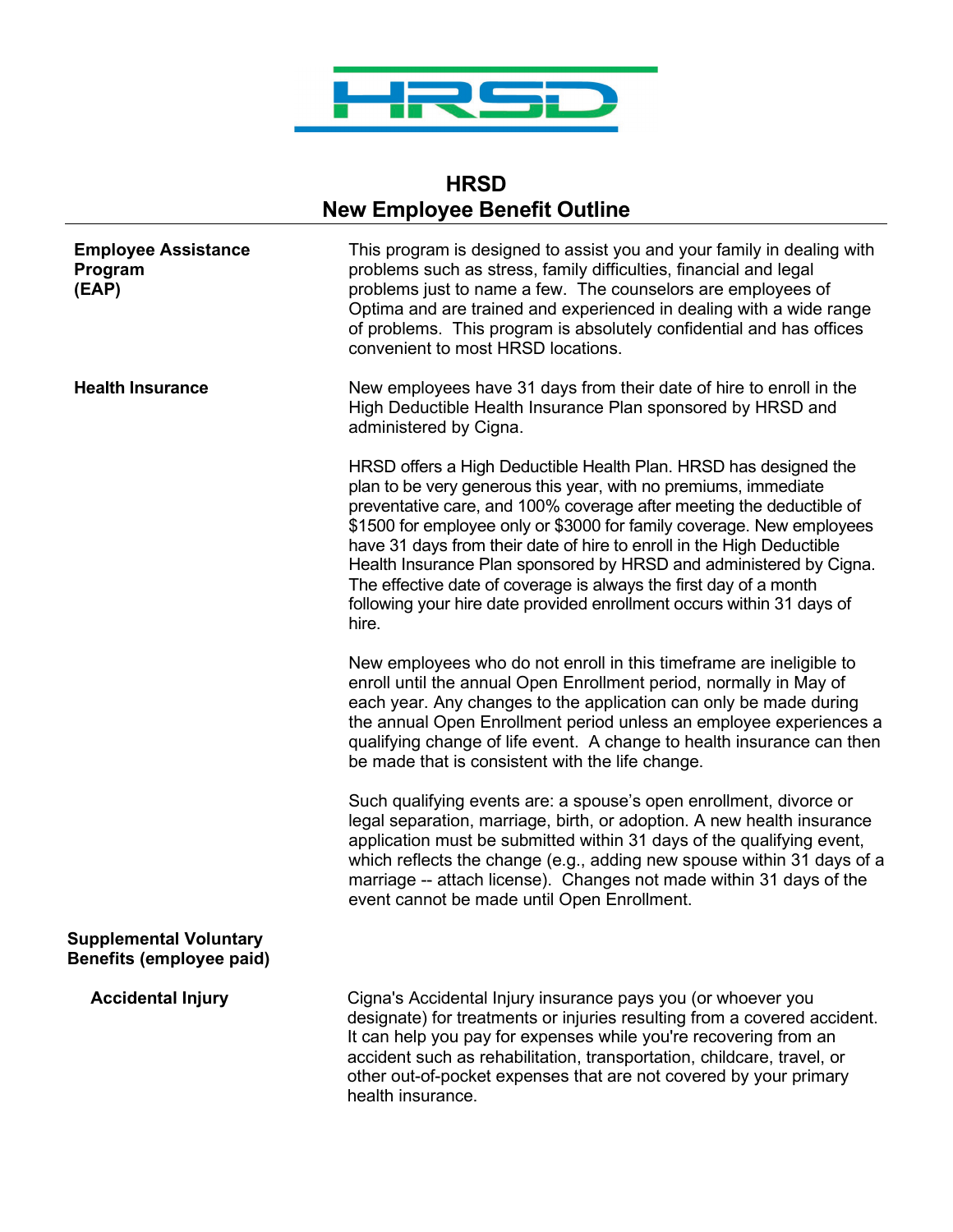| <b>Critical Illness</b>                   | Cigna's Critical Illness insurance can help provide you and your family<br>with the additional financial protection you may need for expenses<br>associated with an unexpected covered critical illness. Cigna Critical<br>Illness insurance pays you, or whoever you designate, a lump-sum<br>benefit for diagnosis of a covered critical illness or specified event such<br>as a heart attack or stroke. It can help you pay for expenses such as<br>travel, room and board, transportation, childcare, or treatment options<br>not covered by primary insurance. |
|-------------------------------------------|---------------------------------------------------------------------------------------------------------------------------------------------------------------------------------------------------------------------------------------------------------------------------------------------------------------------------------------------------------------------------------------------------------------------------------------------------------------------------------------------------------------------------------------------------------------------|
| <b>Hospital Care</b>                      | Cigna's Hospital Care Insurance, benefits are paid after a qualified<br>hospitalization resulting from a covered injury or illness. You can use<br>the money however you'd like. It can help you pay for expenses such<br>as childcare, travel, or other out-of-pocket expenses.                                                                                                                                                                                                                                                                                    |
| <b>Health Savings Account</b><br>(HSA)    | Eligible employees may enroll in an HSA. This allows employees to<br>contribute through payroll deductions with pre-tax dollars. This account<br>is intended to assist with meeting your health insurance deductible and<br>can be used to pay expenses for you, your spouse and tax<br>dependents, medical, dental, vision and prescriptions that are not paid<br>for by any insurance. This account rolls over each year and you can<br>take the funds with you once your employment ends at HRSD.                                                                |
| <b>Flexible Spending Account</b><br>(FSA) | Employees that are enrolled in an HSA have the option to contribute<br>to a limited flexible spending account through payroll deductions with<br>pre-tax dollars. The limited FSA can be used by you, your spouse<br>and dependents to pay for eligible dental and vision expenses that are<br>not paid for by any insurance plan. This account does not roll over<br>each year and the funds must be used by the end of the plan year.                                                                                                                             |
|                                           | Employees that are not enrolled in an HSA have the option to<br>contribute to a full flexible spending account. The full FSA can be<br>used by you, your spouse and dependents (covered on health<br>insurance until age 26) to pay for eligible medical, dental, vision and<br>prescription expenses that are not paid for by any insurance plan. This<br>account does not roll over and the funds must be used by the end of<br>the plan year.                                                                                                                    |
|                                           | All employees are eligible to contribute through payroll deduction and<br>pre-tax dollars for Dependent Care. This account is intended for<br>expenses you incur, while working, in order to provide care for<br>dependents residing in your home (dependents are considered<br>children age 13 and under, or dependent adults).                                                                                                                                                                                                                                    |
|                                           | Employees may only enroll in the FSA and Dependent Care within 31<br>days of their employment, during the annual Open Enrollment Period, or<br>within 31 days of a change of life event.                                                                                                                                                                                                                                                                                                                                                                            |
| <b>COBRA</b>                              | Employees who have health insurance coverage qualify to continue it,<br>at their own expense, after their separation from employment, in<br>certain circumstances. In addition, dependents who have been carried<br>can continue coverage, also at their own expense, if they lose their<br>dependent status. COBRA notices are included in the employee new<br>hire packets.                                                                                                                                                                                       |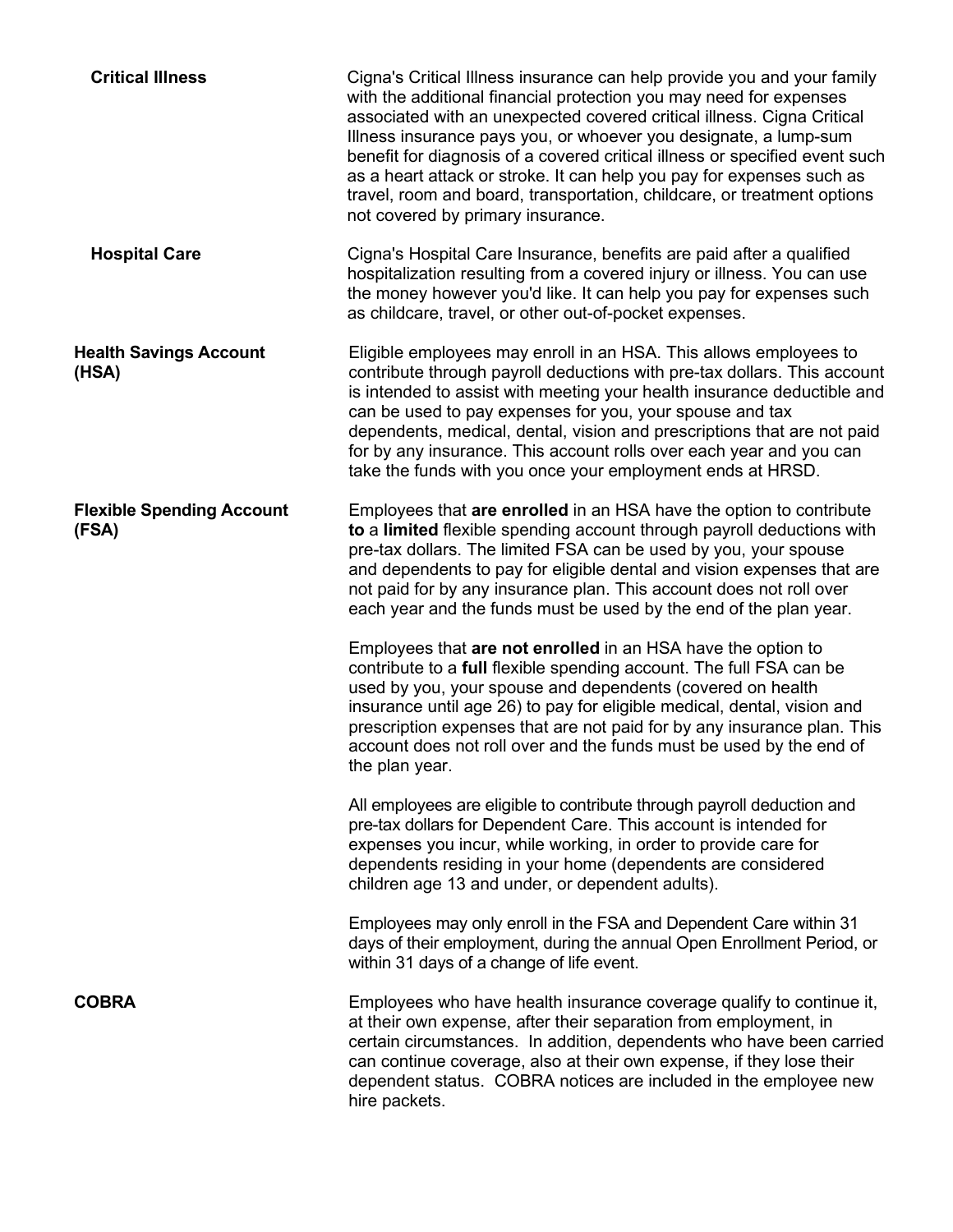| <b>Short Term Disability</b> | Short-Term Disability (STD) is employer paid and administered by The<br>Standard. It provides comprehensive coverage if you become disabled<br>and unable to work due to an injury, sickness or pregnancy. You will<br>be eligible for this benefit after one year of employment for non-work-<br>related disabilities and from date of hire for work related disabilities.<br>The short-term disability benefit begins after a seven-calendar day<br>waiting period from the first day of your disability and continues for up<br>to 125 workdays. If you are still disabled after 125 workdays, you will<br>be eligible for long-term disability benefits as determined by The<br>Standard. |                                                                                 |
|------------------------------|-----------------------------------------------------------------------------------------------------------------------------------------------------------------------------------------------------------------------------------------------------------------------------------------------------------------------------------------------------------------------------------------------------------------------------------------------------------------------------------------------------------------------------------------------------------------------------------------------------------------------------------------------------------------------------------------------|---------------------------------------------------------------------------------|
| <b>Merit Increases</b>       | Employees may be eligible for a merit increase at one year from their<br>date of hire. Thereafter, employees are eligible for annual merit<br>increases, based on satisfactory performance.                                                                                                                                                                                                                                                                                                                                                                                                                                                                                                   |                                                                                 |
| <b>Training Increases</b>    | Employees in certain job classifications can be assigned to training<br>levels to meet experience, education, certification, or in some<br>situations a combination of these requirements.                                                                                                                                                                                                                                                                                                                                                                                                                                                                                                    |                                                                                 |
| Apprenticeship               | HRSD offers an Apprenticeship Program that is certified through the<br>Department of Labor. We offer programs in the following trades: Plant<br>Operator, Maintenance Operator, Small Communities Systems<br>Operator, Interceptor Technician, Electrical and Instrumentation<br>Specialist, Machinist and Carpenter.                                                                                                                                                                                                                                                                                                                                                                         |                                                                                 |
| <b>Service Awards</b>        | Service awards are given out beginning at 5 years of service and<br>continue in 5-year increments. 10 years of service and up provide<br>employees with monetary compensation, which is taxed at the<br>employee's tax rate. The monetary compensation is paid out at a rate<br>of \$12 per year of service.                                                                                                                                                                                                                                                                                                                                                                                  |                                                                                 |
|                              | Ten years - \$120<br>Twenty years - \$240<br>Thirty years - \$360<br>Forty years - \$480                                                                                                                                                                                                                                                                                                                                                                                                                                                                                                                                                                                                      | Fifteen years - \$180<br>Twenty-five years - \$300<br>Thirty-five years - \$420 |
| <b>Retirement</b>            | VRS Hybrid Retirement Plan-Employees hired on or after January 1,<br>2014, current Plan 1 & 2 members that opt-in during the special<br>election period and members that took a refund.                                                                                                                                                                                                                                                                                                                                                                                                                                                                                                       |                                                                                 |
|                              | The VRS Hybrid Retirement Plan has both a defined benefit and<br>defined contribution portion that determines the amount of your lifetime<br>monthly benefit in retirement based on your age, total service credit,<br>average final compensation, voluntary contributions and investments.<br>The plan is administered through the Virginia Retirement System<br>(VRS). This plan also has a Short-Term and Long-Term Disability<br>benefit.                                                                                                                                                                                                                                                 |                                                                                 |
|                              | Hybrid employees, contribute 5% of their monthly salary on a pre-tax<br>basis to their VRS retirement account.                                                                                                                                                                                                                                                                                                                                                                                                                                                                                                                                                                                |                                                                                 |
|                              | Hybrid Plan Members- are eligible to receive full benefits at Normal<br>Social Security Retirement Age with at least 5 years of service or<br>when age and service equal 90.                                                                                                                                                                                                                                                                                                                                                                                                                                                                                                                  |                                                                                 |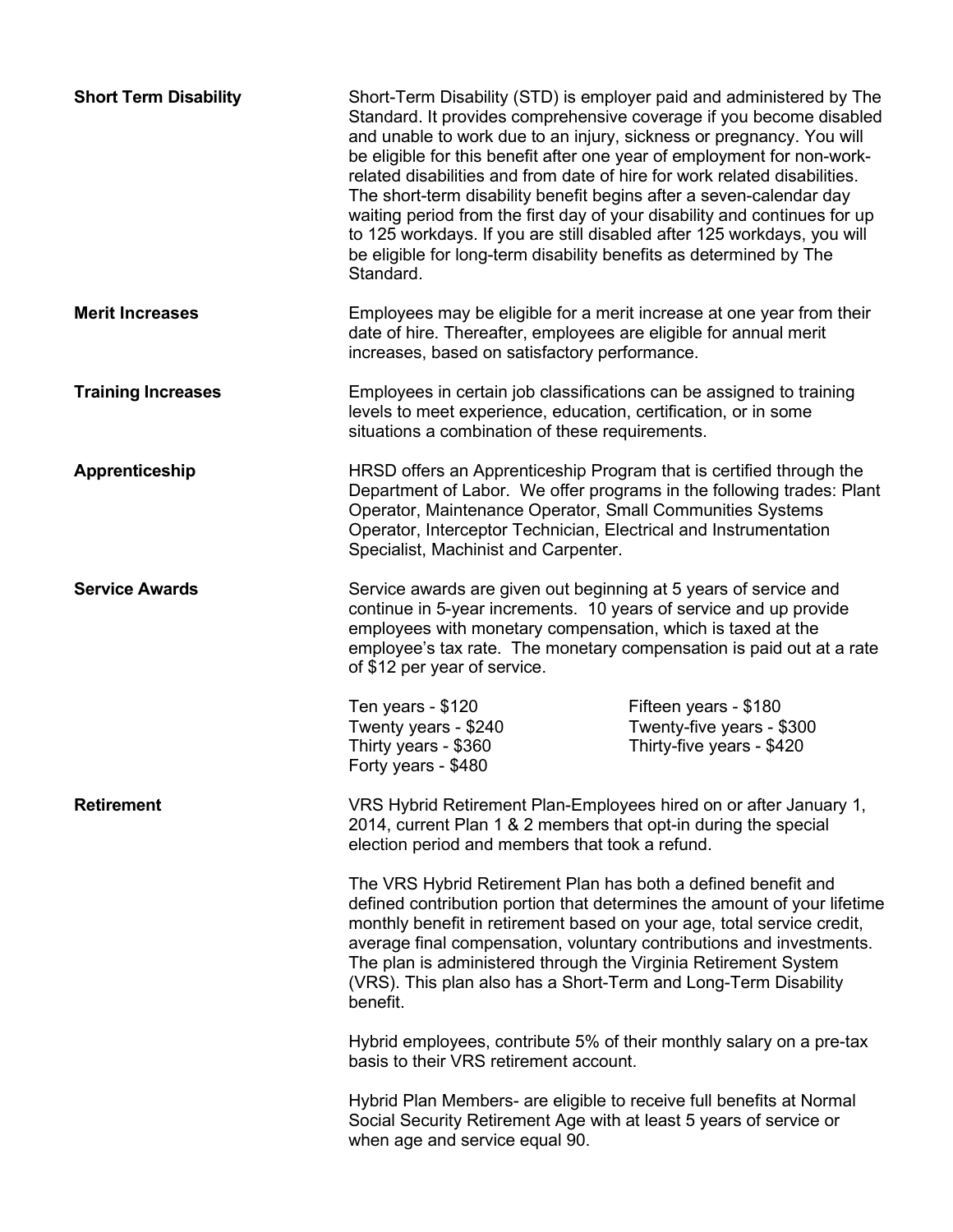|                                            | Early service retirement can be taken at age 60 with at least five years<br>of service.                                                                                                                                                                                                                                                                            |
|--------------------------------------------|--------------------------------------------------------------------------------------------------------------------------------------------------------------------------------------------------------------------------------------------------------------------------------------------------------------------------------------------------------------------|
| <b>Refunds</b>                             | Hybrid Plan Members-Are eligible for a refund of any contributions<br>they have made to their defined benefit and defined contribution<br>retirement accounts, plus accrued interest upon separation from<br>HRSD.                                                                                                                                                 |
|                                            | Hybrid Retirement Plan members who request a refund of their<br>defined benefit member contributions and interest but are not 100<br>percent vested (four years of service) to the defined contribution<br>component will forfeit all or a percentage of employer-paid<br>contributions in the Hybrid 401(a) Cash Match Plan according to the<br>vesting schedule. |
|                                            | Taking a refund from the defined benefit plan cancels all service with<br>VRS and if rehired in a VRS covered position they will be a member of<br>the Hybrid Plan. Later, if they rejoin VRS, they often wish to buy back<br>this lost service. There is no limit on the amount of refunded service<br>you may purchase.                                          |
|                                            | At separation, employees wishing to withdraw retirement funds may do<br>so online on VRS' website at www.varetire.org                                                                                                                                                                                                                                              |
| <b>Purchase of Prior Service</b>           | You may be able to purchase service from previous public<br>employment, active-duty military service, an eligible period of leave or<br>VRS refunded service as service credit in your plan. Prior service<br>credit counts toward the five years needed to become vested and<br>eligibility for retirement and the health insurance credit.                       |
| Life Insurance<br>(Basic)                  | Administered through VRS. Natural death benefits paid at twice the<br>employee's annual salary. Accidental death benefits are four times<br>the employee's annual salary. Premiums are paid by HRSD.                                                                                                                                                               |
| Life Insurance<br>Additional<br>(Optional) | Administered through VRS; Securian Financial Group is the<br>underwriter. Additional coverage is available for the employee and<br>their dependents (spouse and children). Premiums for additional<br>coverage are paid by the employee. Some levels of coverage may<br>require completion of a health status declaration form.                                    |
|                                            | Note: During Leave Without Pay, LWOP periods, when coverage is<br>suspended, employees can arrange for life insurance to continue by<br>paying the premium themselves. Contact the Payroll Office to make these<br>arrangements.                                                                                                                                   |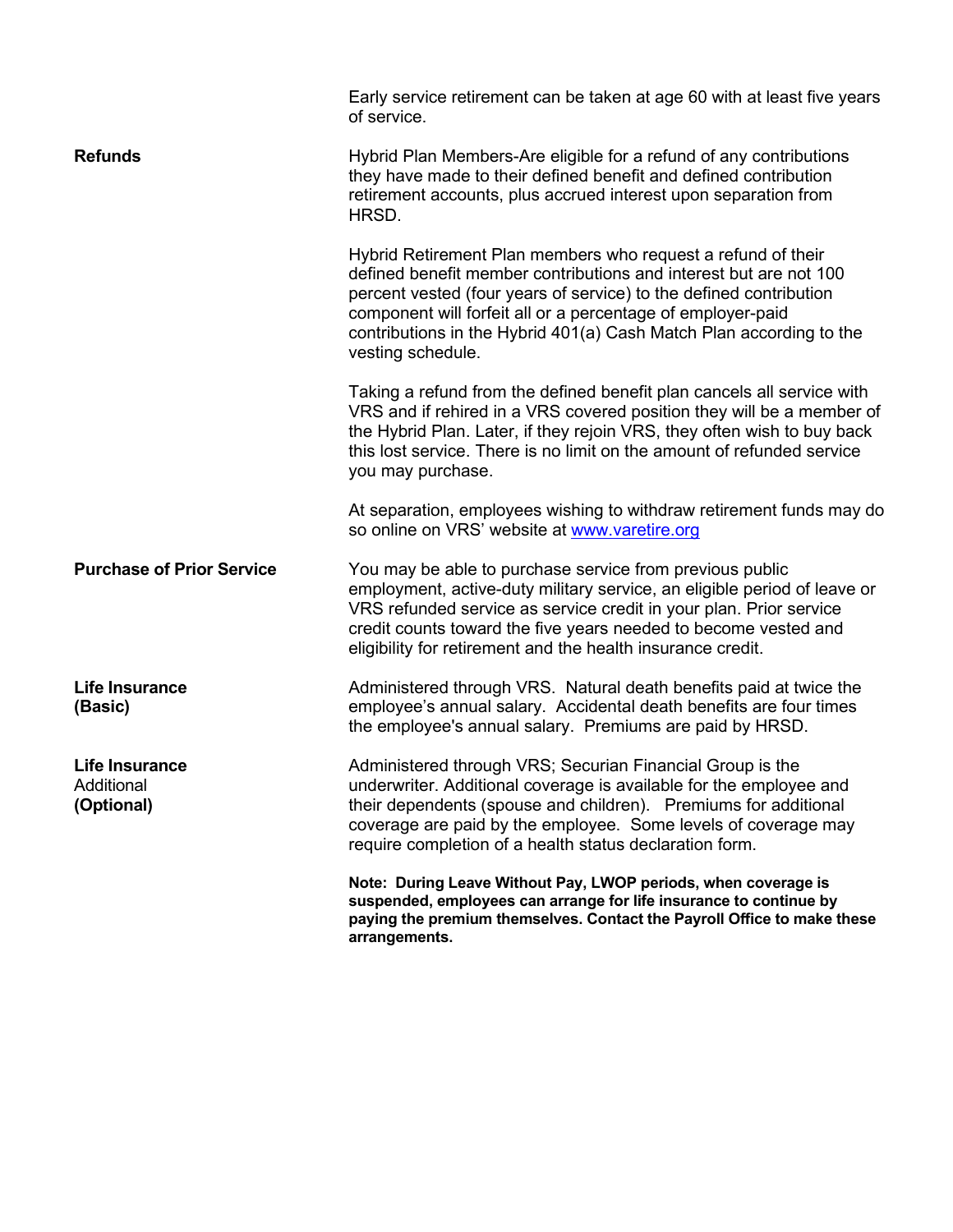**Supplemental Retirement Plans**

HRSD offers diverse ways for our employees to save for their retirement. We have a regular 457 Deferred Compensation Plan and a Payroll Roth IRA available for all employees. In addition, we have a Hybrid 457 Deferred Compensation Plan available for Hybrid Plan employees only. All plans are administered by ICMA-RC.

The Hybrid 457 Deferred Compensation Plan has a *pre-tax*  contribution option only that allows you to set aside a percentage of your annual salary from .05 increments up to 4% through payroll deduction and offers an employer match.

The regular 457 Deferred Compensation Plan for all employees has a *pre-tax* and *after- tax* (Roth) contribution option that allows you to set aside whole dollar amounts through payroll deduction.

Upon separation from employment, contributions and earnings in the pre-tax option are tax-free until the funds are withdrawn.

**Qualified** Contributions and earnings withdrawn from the after-tax (Roth) option are tax free upon withdrawal.

## **Note: Regardless of your age, funds withdrawn from 457 plan accounts are not subject to the 10% early withdrawal tax penalty.**

A Payroll Roth IRA is available to all employees that wish to contribute on a voluntary basis. Our Payroll Roth IRA is administered by ICMA and allows employees to save for their retirement on an after-tax basis through payroll deduction.

Contributions to the Payroll Roth IRA can be withdrawn at any time without tax and penalty. Income restrictions and maximum contributions limits set by the IRS apply. See IRA enrollment packet for more information.

To participate in the regular 457 Deferred Compensation Plan for all employees and the Payroll Roth IRA, there is no minimum contribution and deductions can be changed every pay period. The maximum annual contribution limits are set by IRS regulations. Additional contributions are available for employees over age 50, or near retirement.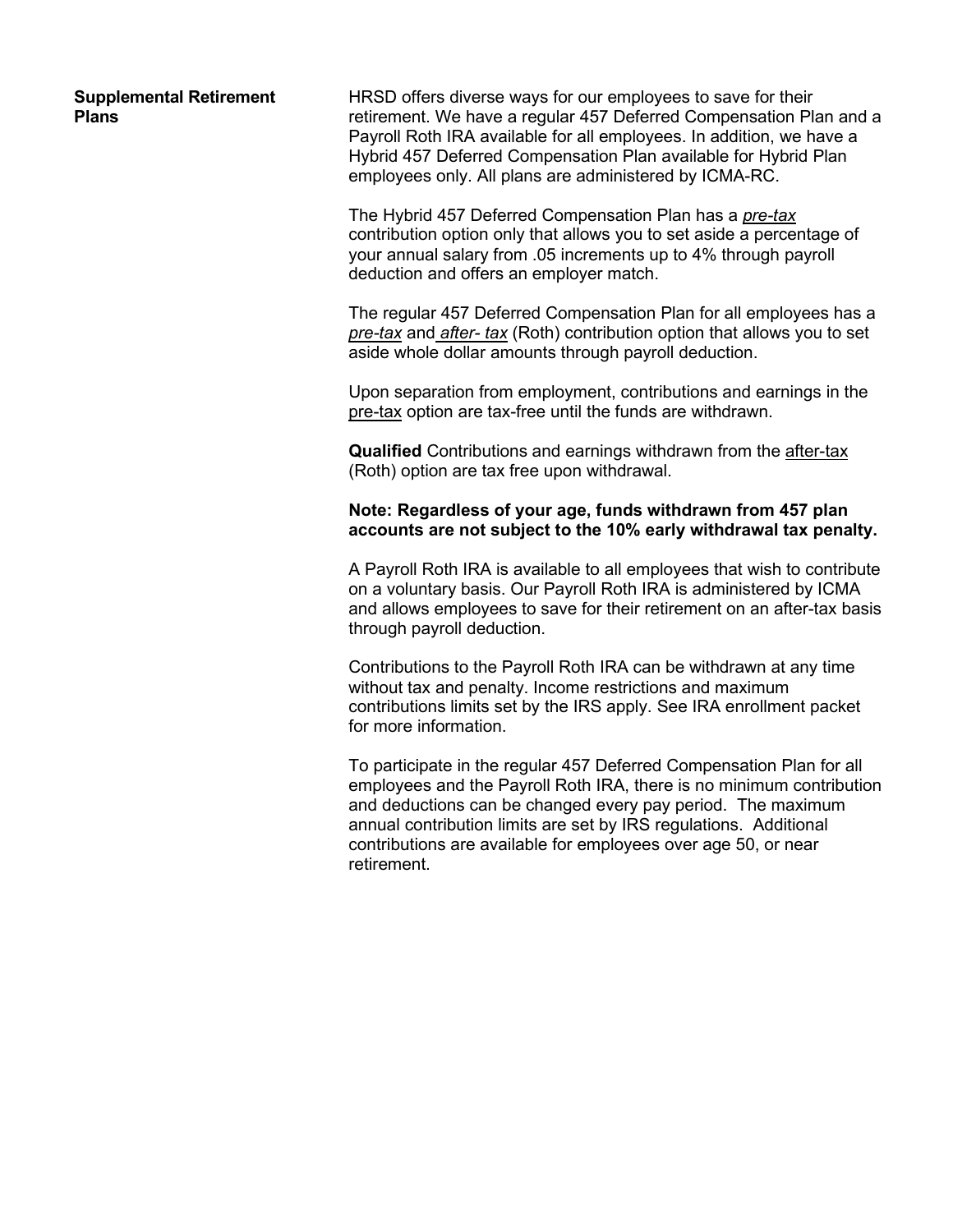| <b>Continuing Education</b>                    | HRSD supports continuing education for accredited degrees or<br>individual courses related to existing HRSD positions. This is subject<br>to Department budgets and availability of adequate personnel to<br>ensure proper performance of HRSD's mission. Payment for approved<br>tuition, books, and/or non-optional fees can be made by HRSD in the<br>form of advance payment or reimbursement for all expenses incurred<br>from date of hire. Payment for continuing education expenses is<br>contingent upon satisfactory course completion (C or better for<br>undergraduate courses; B or better for graduate courses). Employees<br>must complete a Continuing Education Authorization form prior to<br>enrolling in classes. |
|------------------------------------------------|---------------------------------------------------------------------------------------------------------------------------------------------------------------------------------------------------------------------------------------------------------------------------------------------------------------------------------------------------------------------------------------------------------------------------------------------------------------------------------------------------------------------------------------------------------------------------------------------------------------------------------------------------------------------------------------------------------------------------------------|
|                                                | Undergraduate courses are paid up to the highest in-state tuition rate<br>per credit hour and any executive programs will be reviewed on a<br>case-by-case basis.                                                                                                                                                                                                                                                                                                                                                                                                                                                                                                                                                                     |
|                                                | Employees who voluntarily terminate their employment or are<br>terminated for cause, and have received educational<br>reimbursement for undergraduate, master's degree, and doctoral<br>programs will be required to repay all reimbursed costs for<br>courses taken during the 12 months before separation.                                                                                                                                                                                                                                                                                                                                                                                                                          |
|                                                | Employees who receive funding for executive programs and who<br>leave employment before the end of the five-year commitment<br>period will be required to refund 80%, 60%, 40% and 20% of all<br>program costs reimbursed by HRSD if they discontinue<br>employment in years one through five after completing the<br>program. Forfeited reimbursements may be withheld from the<br>employee's last pay.                                                                                                                                                                                                                                                                                                                              |
| <b>Professional Development</b>                | HRSD will contribute to the cost of membership in professional<br>societies or organizations for employees in supervisory and<br>managerial positions. The amount is determined annually during the<br>budget process. Requests for participation must be made through the<br>employee's Department Director.                                                                                                                                                                                                                                                                                                                                                                                                                         |
| <b>Direct Deposit</b>                          | All employees are required to enroll in direct deposit as a condition of<br>employment. You will need a voided check or deposit slip to set up<br>your direct deposit. In addition, employees may divide their net pay<br>between a maximum of three accounts.                                                                                                                                                                                                                                                                                                                                                                                                                                                                        |
| <b>Uniform/Safety Shoe</b><br><b>Allowance</b> | For classifications that require foot protection and the use of uniforms,<br>upon hire you are eligible for a uniform and shoe allowance. Order of<br>these articles will be done as soon as practical through your work<br>center and at HRSD's expense.                                                                                                                                                                                                                                                                                                                                                                                                                                                                             |
| Paid Time Off (PTO)                            | PTO is accumulated at a rate of 8 hours per pay period with a<br>carryover limit of 480 hours and a pay out after 5 years of HRSD<br>service at the rate of 50%                                                                                                                                                                                                                                                                                                                                                                                                                                                                                                                                                                       |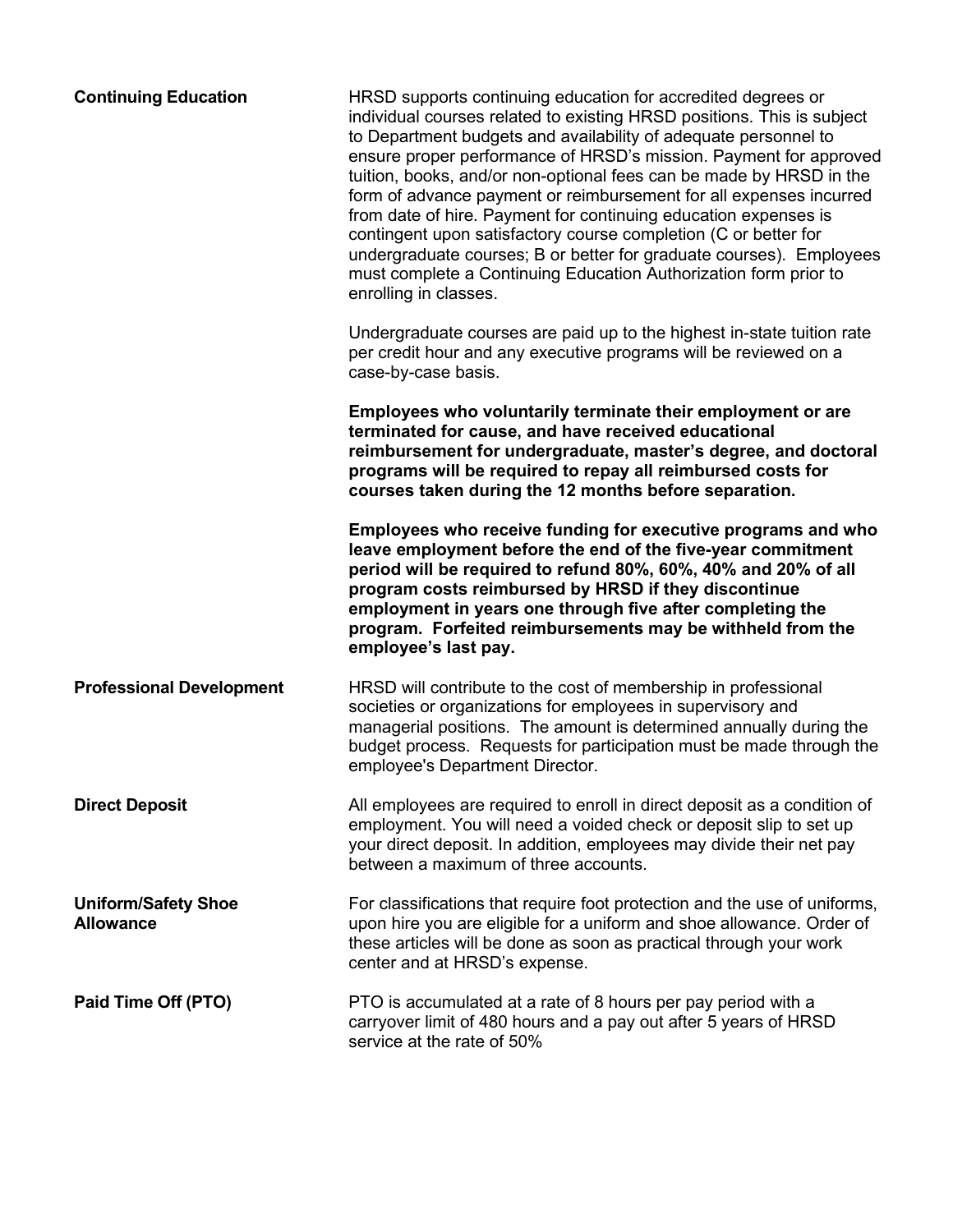| <b>Holidays</b>                    | New Year's Day, January 1st<br>Martin Luther King, Jr. Day, 3rd Monday in January<br>President's Day, 3rd Monday in February<br>Memorial Day, Last Monday in May<br>Juneteenth, June 19th<br>Independence Day; July 4th<br>Labor Day, 1st Monday in September<br>Election Day, 1 <sup>st</sup> Tuesday in November<br>Veteran's Day, November 11th<br>Thanksgiving Day, 4th Thursday in November<br>Friday after Thanksgiving, 4th Friday in November<br>Christmas Day, December 25th<br>Additional holidays are designated by the General Manager.<br>For all except shift personnel: Saturday Holidays are observed on<br>Friday and Sunday Holidays are observed on Monday. Employees<br>working shift observe Holidays on the day they occur. |
|------------------------------------|---------------------------------------------------------------------------------------------------------------------------------------------------------------------------------------------------------------------------------------------------------------------------------------------------------------------------------------------------------------------------------------------------------------------------------------------------------------------------------------------------------------------------------------------------------------------------------------------------------------------------------------------------------------------------------------------------------------------------------------------------|
| Civil Leave (CL)                   | Employees excused, with pay, if subpoenaed to appear on jury duty or<br>as a witness in any case other than their own. Employees testifying<br>on their own behalf use PTO.                                                                                                                                                                                                                                                                                                                                                                                                                                                                                                                                                                       |
| <b>Leave Without Pay</b><br>(LWOP) | LWOP may be granted in accordance with HRSD Policy.<br>Non-Family Medical Leave Act (FMLA) events, requires the employee<br>to submit written requests through their supervisor. Benefits may be<br>affected depending on the duration of the leave. Denials of this leave<br>may result in administrative separation.<br>HRSD will follow all ADA requirements for reasonable<br>accommodations.<br>Note: Employees covered by the Family Medical Leave Act are<br>not required to request LWOP                                                                                                                                                                                                                                                  |
| <b>Disability Leave (OJI)</b>      | All Worker's Compensation incidents must be immediately reported<br>to your supervisor. Several forms will need to be completed. HRSD<br>will only pay for medical treatment obtained from certain designated<br>doctors' and/or medical facilities. Lists are available at each<br>workcenter.                                                                                                                                                                                                                                                                                                                                                                                                                                                   |
|                                    | Health Insurance plans will not pay for worker's compensation injuries.<br>Therefore, do not present your Health Insurance Card at the time<br>medical treatment is received. Bills should be sent to HRSD's Human<br>Resources Office: P.O. Box 5914 Virginia Beach, VA 23471-0914.<br>Frequently, the medical facility will want to confirm that the injury is<br>work related. They may call the Human Resources Office at 460-<br>7303.                                                                                                                                                                                                                                                                                                       |
|                                    | Supervisors need to be advised of your status after every doctor's visit<br>and contacted at least weekly in serious cases. After any medical<br>treatment is received, employees must provide a written release from                                                                                                                                                                                                                                                                                                                                                                                                                                                                                                                             |